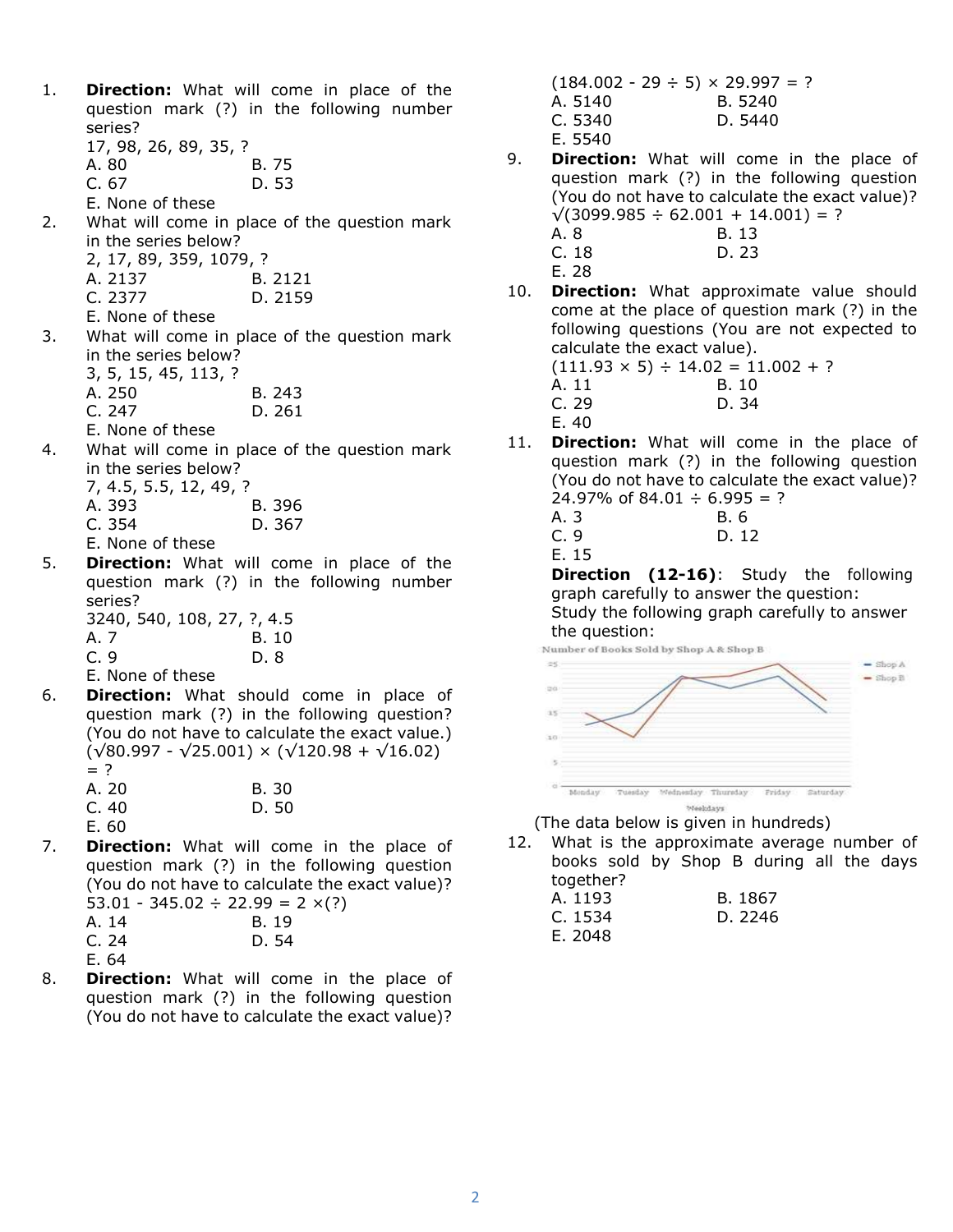- 13. The number of books sold by Shop B on Friday is what percent of the total number of books sold by both Shop A and B on all the days together? (Rounded off to the nearest integer) A. 21 B. 8
	- C. 11 D. 19

E. 15

14. What is the respective ratio of the number of books sold by Shop A on Thursday to the number of books sold by Shop B on Monday?

| A. 11 : 12       | B.7:5  |
|------------------|--------|
| C.3:4            | D. 8:3 |
| E. None of these |        |

- 15. What is the respective ratio of the total number of books sold on Friday to the total number of books sold on Thursday?
	- A. 14 : 13 B. 13 : 14<br>C. 17 : 19 D. 19 : 17  $D. 19: 17$ E. None of these
- 16. The total books sold by Shop B on all days excluding Wednesday is what percent of the total number of books sold on Thursday, Friday and Saturday together?

| A. 168.25%     | B. 167%   |
|----------------|-----------|
| C. $177%$      | D. 138.5% |
| <b>F</b> 1270/ |           |

E. 137%

Direction (17-22): Read the following graph carefully and answer the questions that follow: The data of the total students in a class in given, along with the data of those who do not take part in any activity. The ratio of students taking part in 2 different activities is also given below.

| Classes | Total<br>Students | Students not<br>participating<br>in any activity | Ratio of students<br>taking part in<br>Group Singing:<br>Quiz |
|---------|-------------------|--------------------------------------------------|---------------------------------------------------------------|
| VII     | 280               | 210                                              | 5:2                                                           |
| VIII    | 310               | 220                                              | 4:1                                                           |
| IX      | 185               | 95                                               | 3:2                                                           |
| X       | 220               | 160                                              | 7:3                                                           |

17. What is the approximate average number of students who take part in the activities from classes VII, VIII and X?

| A. 78 | B. 73 |
|-------|-------|
| C.83  | D. 87 |
| E. 92 |       |

18. What is the ratio of the students who participated in group singing from VIII class to those who participated in the quiz from IX class?

| A. 2:3 | B. 3:1 |
|--------|--------|
| C. 1:3 | D.2:1  |

E. None of these

- 19. What is the difference between the number of students who take part in quiz from VII & VIII classes together and total students who take part in any activity from Class IX?
	- A. 52 B. 56
	- C. 59 D. 63
	- E. 66
- 20. The number of students who take part in quiz from VII class is what approximately percent of the total number of students who take part in group singing from VIII and X class together? A. 19% B. 17% C. 22% D. 23%

E. None of these

- 21. What is total number of students who take part in quiz from all the classes together?
	- A. 69 B. 78 C. 87 D. 82
	- E. 92
- 22. The total number of students who do not take part in any of the activities from class IX is what percent of the total number of students who took part in any of the activities from class VII, VIII & IX?
	- A. 48 B. 35 C. 38 D. 49

E. None of these

- 23. The ratio of the speed of Two trains is 5:8. Sum of their length is 660. The ratio of time taken to cross an Electric Pole by train A and B is 4:3. What is the difference between the length of two trains?
	- A. 50 m B. 40 m C. 60 m D. 45 m

E. None of these

24. At present, the sum of ages of 4 people is 76. After 7 years, the ratio will be 7:6:5:8. Find out the present age of C?

| A. 12 | B. 11 |
|-------|-------|
| C. 17 | D. 13 |

E. None of these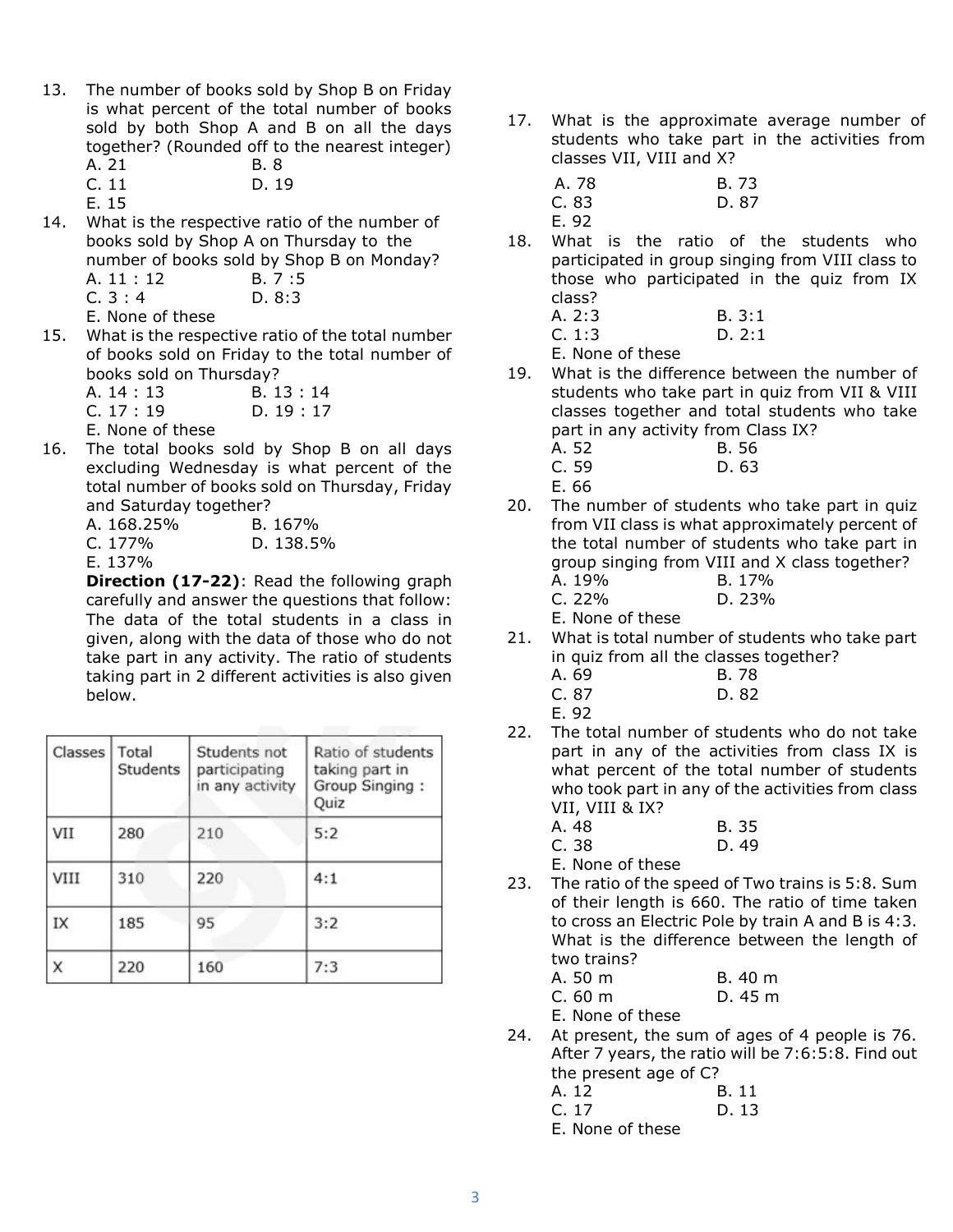- 25. There are four consecutive even integers. Sum of the reciprocals of the first two number is (11/60). Find the reciprocal of third largest number of the series.
	- A. 1/12 B. 2/14 C. 1/14 D. 2/13
	- E. None of these
- 26. There is a three digit number. The digit at the tenth place is 3. If the place of all the digits are replaced with each other symmetrically about the tens position, then the new number obtained is 396 more than the original three digit number. The sum of the digits at unit & hundredth place is 14. Find out the original number?
	- A. 513 B. 539 C. 439 D. 613
	- E. 543
- 27. Marked price of an article is 1600 Rs. more than the cost price. When the same article is sold at a discount of Rs. 500 then the percent profit earned is 25%. For earning a profit of 30%, the article should be sold at what price?
	- A. 5740 B. 5720
	- C. 5620 D. 5730
	- E. None of these
- 28. A takes 24 day in completing a work alone. TIme taken by A in completing 1/3rd of the work is equal to the time taken by B in completing half of the work. How many days will be taken in completing the work if both A & B start working together?
	- A. 21/3 days B. 48 days
	- C. 40 days D. 48/5 days
		- E. None of these
- 29. A train left from station A for station B at 4 pm at an average speed of 80 kmph. At 8 pm, another train also had left from station A for station B on a parallel track at an average speed of 120 kmph. How far from A is another train expected to overtake the first train?

| A. 900 km |  | B. 940 km |
|-----------|--|-----------|
| C. 960 km |  | D. 980 km |

- E. 920 km
- 30. In a business, A invested 1200 rs. more than B. B invested his amount for 15 months while A invested for 4 months more than that of B. If total profit was 1240 rs. in which the profit of B is 280 Rs. less than that if A. then what was the invested amount of A?
	- A. 6000 B. 7000
	- C. 5000 D. 8000
	- E. 6500
- 31. A bucket contains a mixture of two liquids A and B in the proportion 7: 5 . If 9 litres of the mixture is replaced by 9 litres of liquid B, then the ratio of the two liquid becomes 7: 9. How much of the liquid A was there in the bucket ? A. 21 litres B. 15 litres
	- C. 23 litres D. 18 litres
	- E. 25 litres
- 32. The difference between Simple Interest and Compound Interest at the rate of 12% on the same amount for 3 years is Rs. 112.32. What is the principal amount if interest is compounded annually? A. Rs. 25000 B. Rs. 2500 C. Rs. 50000 D. Rs. 5000

E. Rs. 2000

- 33. The ratio of volume of a cone to that of a cylinder if cylinder radius is reduced by 4 times and its height increased by 8 times of that of the cone, is -
	- A. 3 : 2 B. 2 : 3 C. 5 : 7 D. 7 : 5

E. None of the above

34. The speed of a boat when travelling downstream is 32 km/h, whereas when travelling upstream it is 28 km/h. What is the speed of the boat in still water? A. 27 km/h B. 29 km/h

C. 31 km/h D. Cannot be determined E. None of the above

- 35. A shopkeeper mixed two verities of rice at Rs. 40/kg and Rs. 60/kg in the ratio 3: 2 and sold the mixture at 10% profit. Find the price per kg at which he sold the mixture?
	- A. Rs. 56 B. Rs. 58.8
	- C. Rs. 54 D. Rs. 52.8
	- E. None of these
- 36. Direction: Four statements are given below at A, B, C and D. There may be some errors in the given statement(s). The incorrect statement is your answer.

A. To drain water away from the tracks, railroad beds, like road beds, are designed in which there is usually a bed of rock and gravel resulting in fast drainage from the tracks.

B. Railroad beds, like road beds, are designed in which there is usually a bed of rock and gravel that results in the fast drainage from the tracks.

C. A bed of rock and gravel, called the railroad bed, is designed similar to a road bed to drain water away from the tracks.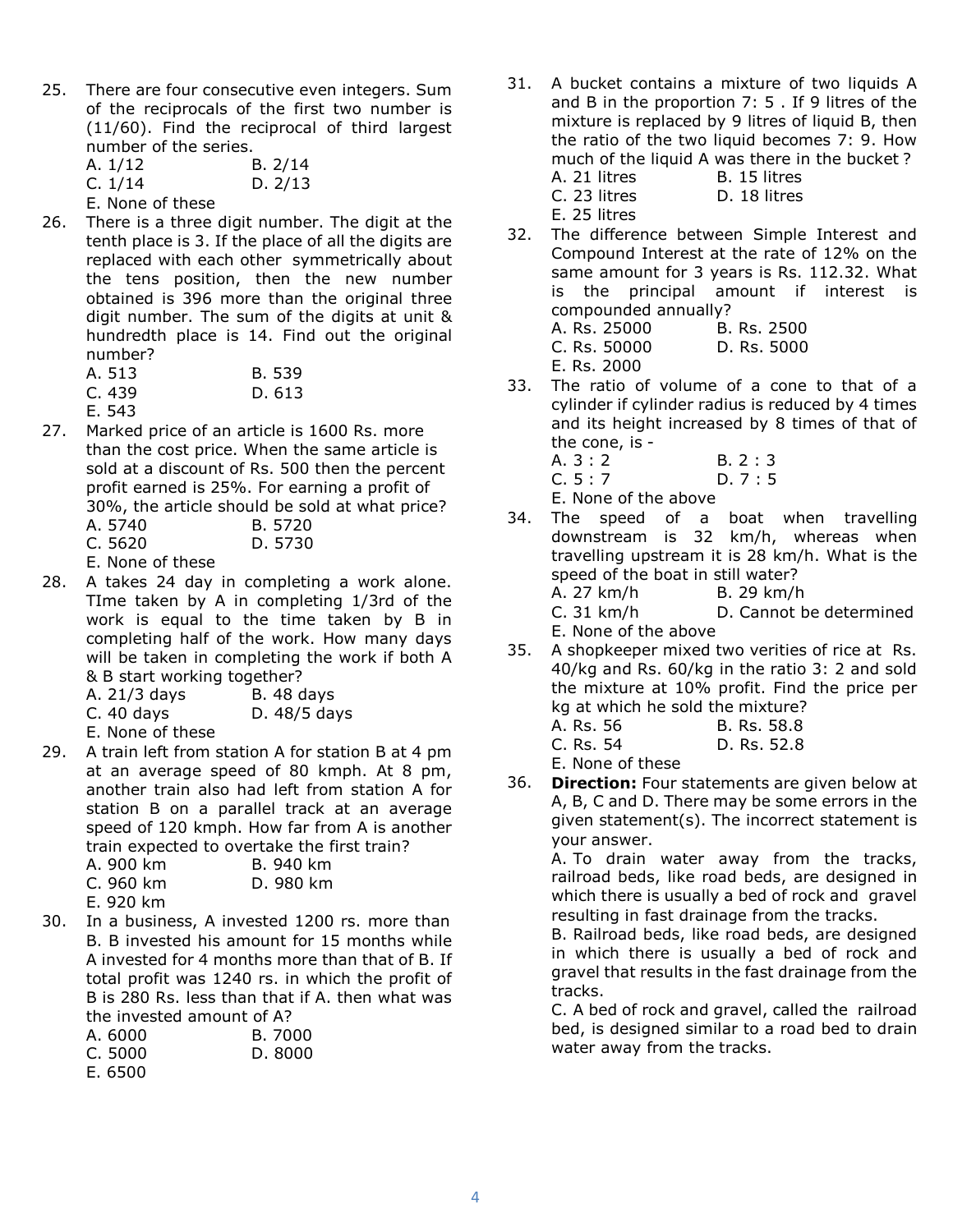D. Railroad beds, like road beds, are designed to drain water apart from the tracks, so there is usually a bed of rock and gravel resulting in fast drainage away from the tracks.

E. All are incorrect

37. **Direction:** Four statements are given below at A, B, C and D. There may be some errors in the given statement(s). The incorrect statement is your answer.

> A. Many Japanese cities had extensive tram systems until the 1960s, when increased motorization started to make some lines disappear.

> B. Increased motorization started to make some lines disappear after the1960s until when many Japanese cities had extensive tram systems.

> C. When increased motorization started to make lines disappear, many Japanese cities has extensive tram systems until the 1960s.

> D. Until the 1960s, when increased motorization started to make some lines disappear, many Japanese cities had extensive tram systems.

E. All are incorrect

38. Direction: Four statements are given below at A, B, C and D. There may be some errors in the given statement(s). The incorrect statement is your answer.

A. Archaeological research in Sarasota documents more than ten thousand years of seasonal occupation by native people.

B. More than ten thousand years of seasonal occupation by native people have been documented in the archaeological research in Sarasota.

C. Sarasota's archaeological research has recorded more than ten thousand years of seasonal occupation by native people.

D. The seasonality in native people has been documented in Sarasota's archaeological research.

E. All are incorrect

39. Direction: Four statements are given below at A, B, C and D. There may be some errors in the given statement(s). The incorrect statement is your answer.

A. Racing for the bus, her bag flew open and all the documents were lost.

B. As she raced for the bus, her bag flew open making the documents lose.

C. Racing for the bus, her bag flung open and all the documents were lost.

D. The documents were lost, when racing for the bus, her bag flung open.

E. All are incorrect

40. **Direction:** Four statements are given below at A, B, C and D. There may be some errors in the given statement(s). The incorrect statement is your answer.

> A. The Trump administration is intensifying its effort to crack down the so-called sanctuary cities that refuse to comply with federal immigration authorities.

> B. Efforts were intensified by the Trump administration to crack down the sanctuary cities that refused to comply with federal immigration authorities.

> C. The so called sanctuary cities that refused to abide by the federal immigration authorities will be cracked down by the intensified efforts of the Trump administration.

> D. Federal immigration authorities must be complied into by sanctuary cities if the efforts of the Trump Administration must be intensified.

E. All are incorrect

41. Direction: Four statements are given below at A, B, C and D. There may be some errors in the given statement(s). The incorrect statement is your answer.

A. Dark web transactions were initially carried out using legally state-issued currencies.

B. The initial dark web transactions were carried out by legal state-issues currencies.

C. The legal state-issued currencies were used to initially carry in the transactions between the dark webs.

D. Legal state-issued currencies were initially used to carrying out dark web transactions. E. All are incorrect

42. Direction: Four statements are given below at A, B, C and D. There may be some errors in the given statement(s). The incorrect statement is your answer.

A. The result is the ostensible setting aside of the writer from the reporter triptychal of travelogue, diary entries, and philosophical.

B. What results is a triptychal of travelogue, diary entries, and philosophical asides that ostensibly set the writer apart from the reporter.

C. Triptychal of travelogues, diary entries and philosophical asides are the results that genuinely set the reporter apart.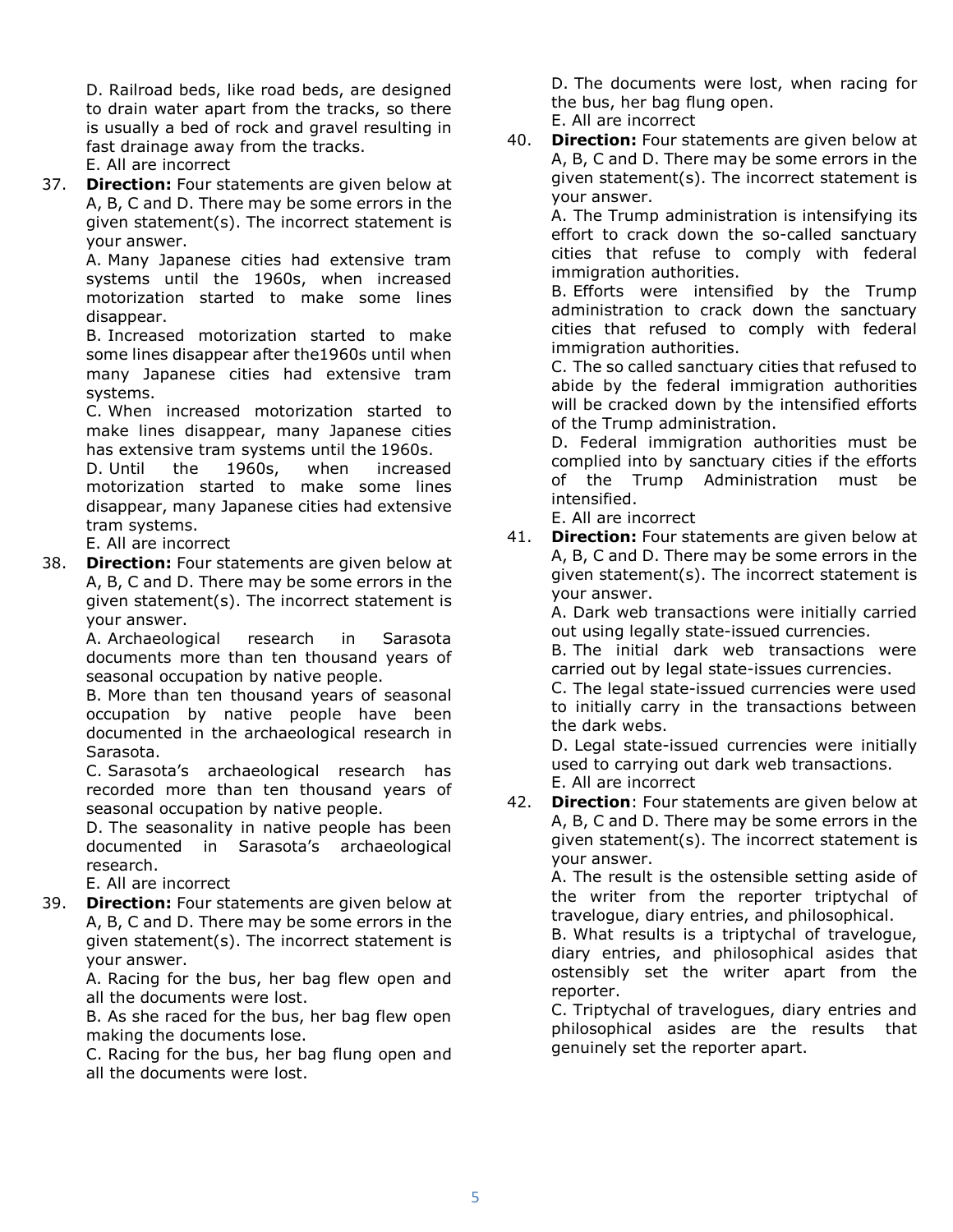D. Setting the writer apart from the reporter ostensibly the triptych of travelogue, diary entries and philosophical asides.

E. All are incorrect

43. Direction: Four statements are given below at A, B, C and D. There may be some errors in the given statement(s). The incorrect statement is your answer.

> A. People as many as those in a small nation can be seen, at stations, commuting from faraway places every day.

> B. People from faraway places are poured out by the stations of numerical small nations.

> C. The stations pour out people commuting from faraway places every day, of the numerical magnitude of small nations.

> D. People of a numerical magnitude of small nations commuting from faraway places are poured out by the stations every day.

E. All are incorrect

44. **Direction:** Four statements are given below at A, B, C and D. There may be some errors in the given statement(s). The incorrect statement is your answer.

> A. The war of succession ultimately boiled over to who had more power.

> B. The war of succession ultimately boiled below to who had more power.

> C. The war of succession ultimately boiled upon to who had more power.

> D. The war of succession ultimately boiled down for who had more power.

E. All are incorrect

45. Direction: Four statements are given below at A, B, C and D. There may be some errors in the given statement(s). The incorrect statement is your answer.

> A. The deceased soldier's family is banking upon the government for justice and support.

B. The government is being banked upon by the deceased soldier's family for justice and support.

C. For justice and support, the deceased soldier's family is banking upon the government.

D. The family of the deceased soldier is banking of the government for justice and support.

E. All are incorrect

46. Direction: Which of the following phrases (i), (ii), and (iii) given below each sentence should replace the phrase printed in bold letters to make the sentence grammatically correct? Choose the best option among the five given alternatives that reflect the correct use of phrase in the context of the grammatically correct sentence. If the sentence is correct as it is, mark (E) i.e., "No correction required" as the answer

> "I need you to give me a ballparks worth of figures of how much this event is going to cost us in the next two months."

i. give me a ballpark figure of how much this event is going to cost

ii. give me the biggest ballpark of your figure, how much this event is going to cost

iii. give me a ballpark figure of how much this event is coming to cost

- A. Only i B. Only ii
- C. Only iii D. ii and iii
- E. No correction required
- 47. **Direction:** In the given question, a part of the sentence is printed in bold. Below the sentence three alternatives to the bold part are given which may help improve the sentence. Choose the option that reflects the correct use of the phrase in the context of the sentence. In case the given sentence is correct, your answer is (E) i.e. No correction required.

For the people living below the poverty line, it is important to find jobs that had provided enough money to attain a minimum standard of living.

i. will have provided

ii. has provided

iii. provide

| A. Only i | B. Only ii |
|-----------|------------|
|-----------|------------|

C. Only iii D. i and ii

E. No correction required

48. Direction: Which of the following phrases (i), (ii), and (iii) given below each sentence should replace the phrase printed in bold letters to make the sentence grammatically correct? Choose the best option among the five given alternatives that reflect the correct use of phrase in the context of the grammatically correct sentence. If the sentence is correct as it is, mark (E) i.e., "No correction required" as the answer.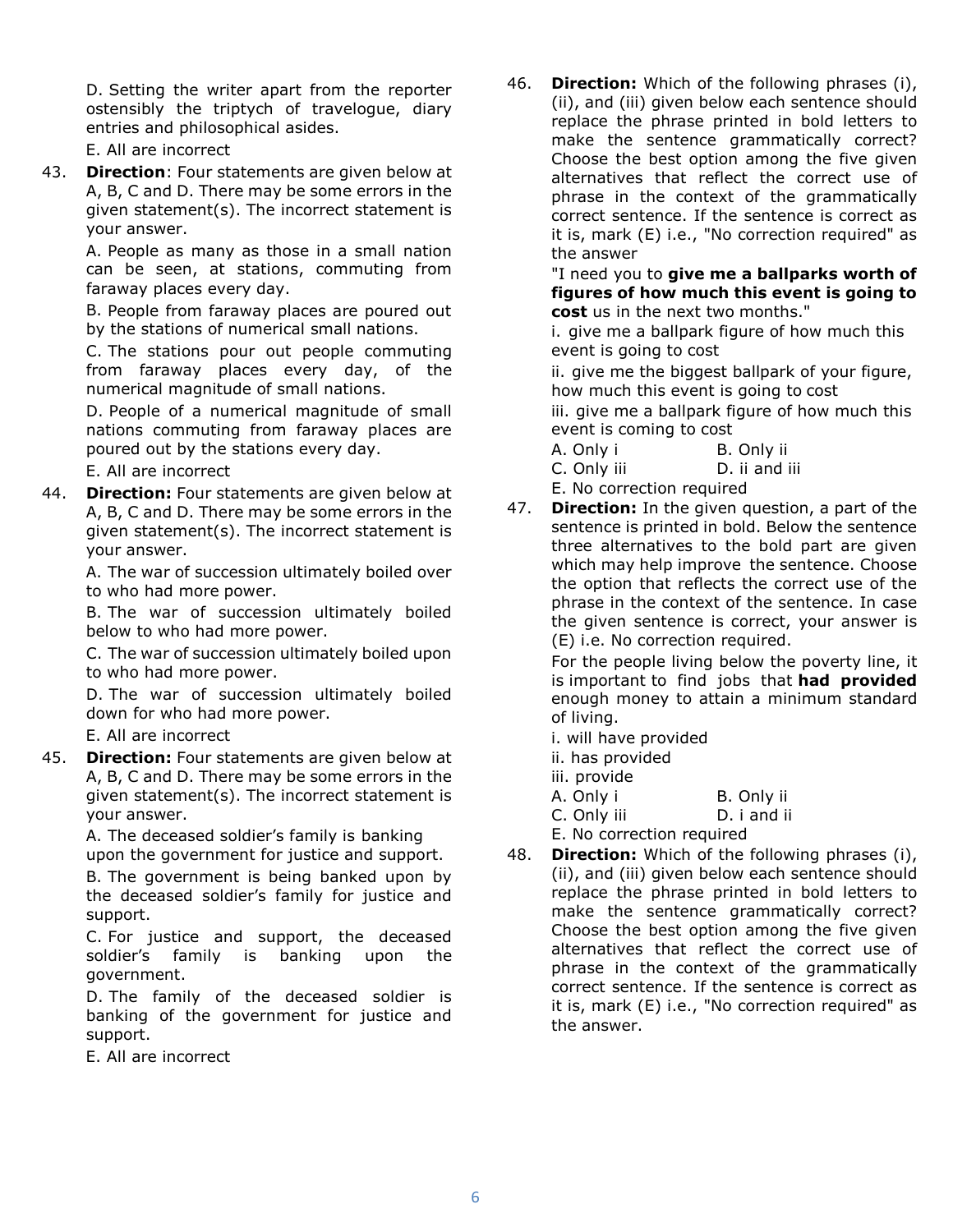Despite the abuse and insults that were hurled at him, he really sticks on his guns and showed the protesters how to be calm.

i. he really stuck onto his guns and showed the protesters

ii. he really stuck to his guns and showed the protesters

iii. he really is sticking his guns onto the protesters

| A. Only i                  | B. Only ii    |
|----------------------------|---------------|
| C. Only iii                | D. ii and iii |
| $E$ No correction required |               |

E. No correction required

49. **Direction:** Which of the following phrases (i), (ii), and (iii) given below each sentence should replace the phrase printed in bold letters to make the sentence grammatically correct? Choose the best option among the five given alternatives that reflect the correct use of phrase in the context of the grammatically correct sentence. If the sentence is correct as it is, mark (E) i.e., "No correction required" as the answer.

The government cannot realize good price from certain assets but their disposal

# will helped in stop the drain.

i. Help in stoppage in the drain

- ii. Help stop the drain
- iii. Be helping in draining
- A. Only i B. Only ii
- C. Only iii D. i and iii
- E. No correction required
- 50. **Direction:** Which of the following phrases (i), (ii), and (iii) given below each sentence should replace the phrase printed in bold letters to make the sentence grammatically correct? Choose the best option among the five given alternatives that reflect the correct use of phrase in the context of the grammatically correct sentence. If the sentence is correct as it is, mark (E) i.e., "No correction required" as the answer.

Insurance is a contract, represented for a policy, in which an individual or entity receives financial protection.

- i. Represented in a policy
- ii. Represented by a policy
- iii. Represented with a policy
- A. Only i B. Only ii
- C. Only iii D. i and ii
- E. No correction required

51. **Direction:** Which of the following phrases (i), (ii), and (iii) given below each sentence should replace the phrase printed in bold letters to make the sentence grammatically correct? Choose the best option among the five given alternatives that reflect the correct use of phrase in the context of the grammatically correct sentence. If the sentence is correct as it is, mark (E) i.e., "No correction required" as the answer.

> The vilest of the thing that can be done by a **person** is to ill-treat dogs and other defenseless animals.

i. vile things that can be done by persons.

ii. vilest things that can be done by a person.

iii. vilest thing that can be done by a person.

- A. Only i B. Only ii
- C. Only iii D. ii and iii

E. No correction required

52. **Direction:** Which of the following phrases (i), (ii), and (iii) given below each sentence should replace the phrase printed in bold letters to make the sentence grammatically correct? Choose the best option among the five given alternatives that reflect the correct use of phrase in the context of the grammatically correct sentence. If the sentence is correct as it is, mark (E) i.e., "No correction required" as the answer.

The trees shed his leaves every time autumn approaches but a healthy tree always gets its leaves back in the spring, which explains the point that fighting spirit is enough to keep one afloat.

i. Has shed their leaves every time autumn approaches

ii. shed their leaves every time autumn approaches

iii. shed its leaves every time autumn approaches

A. Only i B. Only ii C. Only iii D. i and iii

E. No correction required

53. Direction: Which of the following phrases (i), (ii), and (iii) given below each sentence should replace the phrase printed in bold letters to make the sentence grammatically correct? Choose the best option among the five given alternatives that reflect the correct use of phrase in the context of the grammatically correct sentence. If the sentence is correct as it is, mark (E) i.e., "No correction required" as the answer.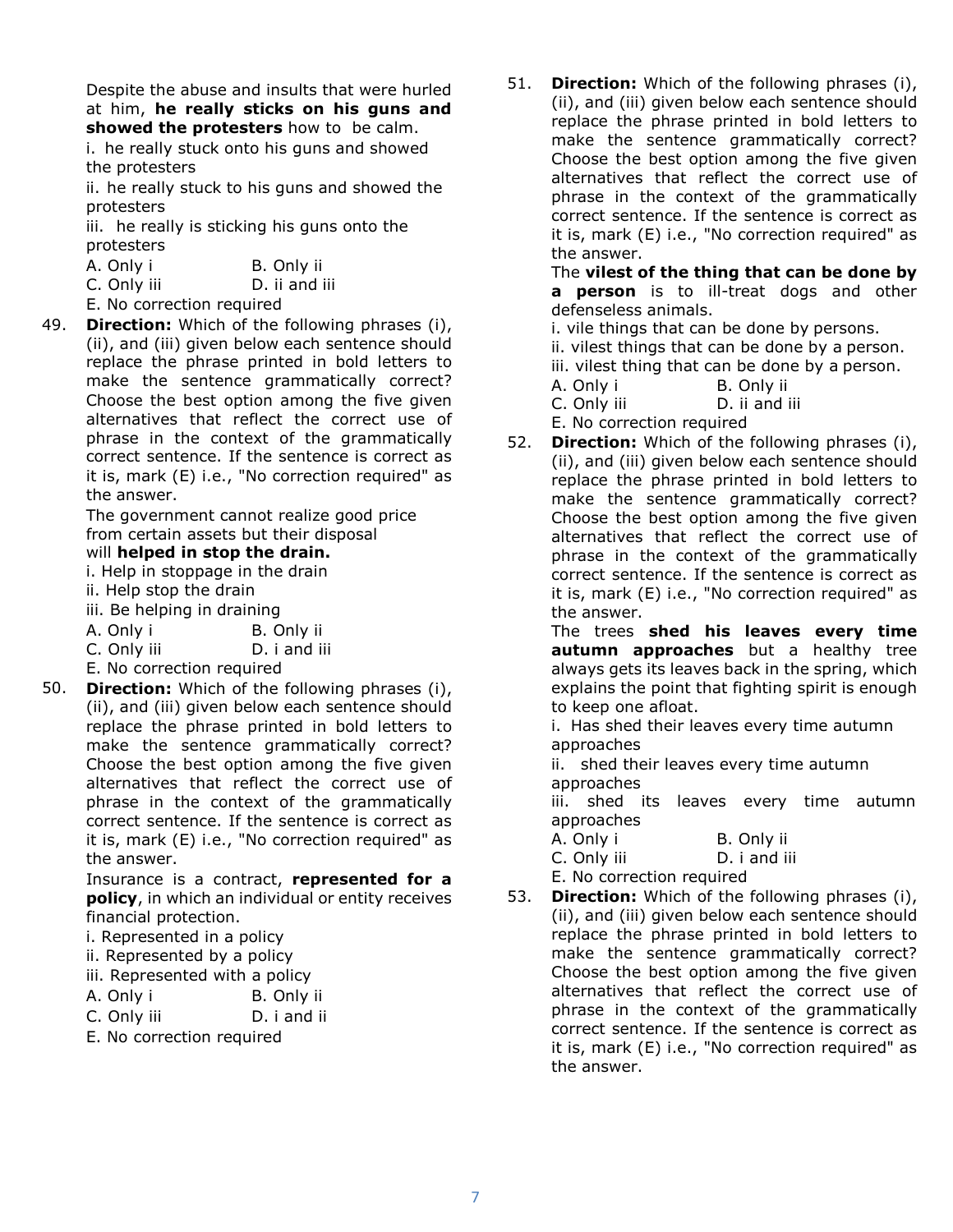My father told me that all the labor and effort one puts in to the professional front is meant to make life easier and therefore any professional success coming at the cost of personal happiness is pointless.

i. one puts at the professional front is meant to make life

ii. one puts onto the professional front is meant to make life

iii. one who puts into the professional front is meant to make life

| A. Only i | B. Only ii |
|-----------|------------|
|-----------|------------|

C. Only iii D. ii and iii

- E. No correction required
- 54. **Direction:** Which of the following phrases (i), (ii), and (iii) given below each sentence should replace the phrase printed in bold letters to make the sentence grammatically correct? Choose the best option among the five given alternatives that reflect the correct use of phrase in the context of the grammatically correct sentence. If the sentence is correct as it is, mark (E) i.e., "No correction required" as the answer.

The co-production agreement has already resulted in several film ventures being signed, and this would hopefully open up the market for more Indian films and television programs.

i. and this hopefully open up the market

- ii. and this hopefully opened up the market
- iii. and this is hopefully opening up the market

| A. Only i   | B. Only ii  |
|-------------|-------------|
| C. Only iii | D. i and ii |

- E. No correction required
- 55. **Direction:** Which of the following phrases (i), (ii), and (iii) given below each sentence should replace the phrase printed in bold letters to make the sentence grammatically correct? Choose the best option among the five given alternatives that reflect the correct use of phrase in the context of the grammatically correct sentence. If the sentence is correct as it is, mark (E) i.e., "No correction required" as the answer.

The political masters of health care system have not listened to professional health planners because it has not been profitable for them to do so.

i. Has not been profitable for them to do that things.

ii. Has been unprofitable for the professionals to do so.

iii. Has been not profitable for them to do so.

A. Only i B. Only ii

C. Only iii D. ii and iii

E. No correction required

Direction (56-65): Read the given passage carefully and answer the questions that follow. The early 1990s marked a turning point in the Chinese economy, which had been gradually evolving since the late 1970s when the policy of reform and opening was adopted. As the significant changes got underway in the early 1990s, they had the effect of enhancing, or of continuously exacerbating, an already unbalanced situation. First, as reforms of the service sector began to be implemented, with a focus on education, housing, and medical care, the government retained its monopoly of lucrative services such as telecommunication and financial services while discarding the burden of some public services. Most of the latter were used as consumer services, with some of them (e.g., medical services) provided by the private sector but with lower quality and higher prices in the absence of orderly market competition and feasible public management. Consumers have therefore borne more of the burden for educational and medical services. Second, reforms to the tax system were carried out, giving the central government an increasing share of the total fiscal revenue and thereby enhancing its dominance over the allocation of resources. This has seriously threatened marketization reform and, arguably, has even damaged the market mechanism and competition. Third, the share of government expenditures in the total final expenditure has begun to rise, but this has been accompanied by a decrease in household expenditure as a share of the total. This implies that the government has become bigger and bigger. Fourth, the investment by the central government and its state-owned enterprises (SOEs) and state-owned banks (SOBs) began to increase, including the implementation of numerous ostentatious government office buildings and urban image projects (e.g.,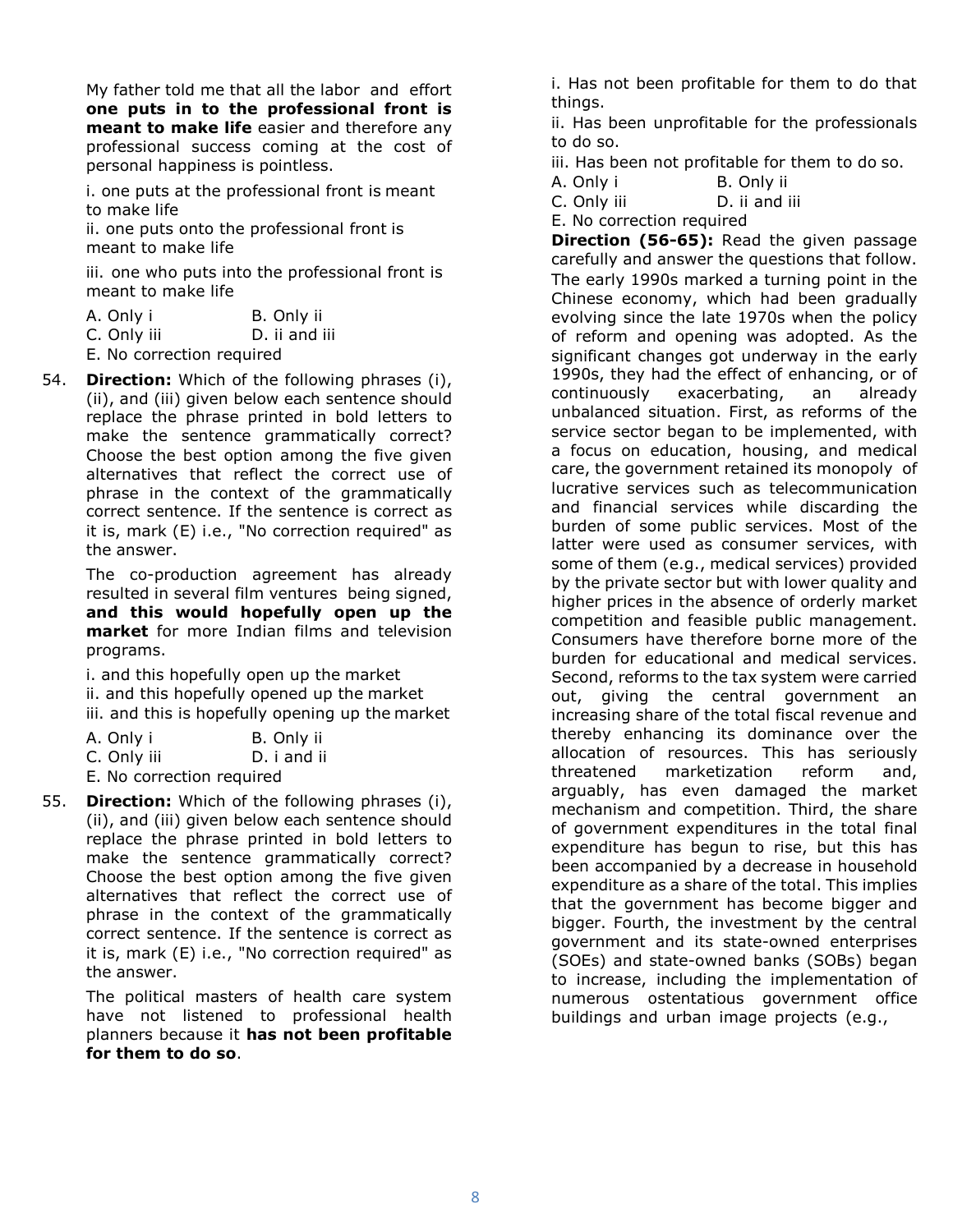Shanghai's magnetic levitation train transport project, which was launched in the early 2000s). Fifth, overproduction of tradable commodities such as apparel and electrical household appliances (due to insufficient domestic demand) coexisted with underproduction of non-tradable services and goods (due to monopoly and high prices or costs). This had the effect of causing the merchandise trade surplus to grow and the services trade deficit to persist. Sixth, a foreign exchange regime reform was introduced so that the renminbi (RMB) devalued significantly against the US dollar in a way that pushed up foreign demand for domestic surplus tradable. Finally, processing trade (i.e., processed and assembled exports using imported materials or intermediates) began to flourish, accounting for almost 50% of the total trade because of lower labor costs, a relatively weak RMB, and attractive incentives to foreign investors.

The reforms to the service sector and the tax system suggest that the Chinese government has become stronger and stronger in pursuing economic growth, thus intervening in and even replacing the market mechanism, while simultaneously becoming weaker and weaker in the provision of public services. Government officials have an incentive to pursue GDP growth because they can gain promotions and 'benefit' that is, creating and seeking all kinds of rents. If they do what they should do (i.e., provide public services), the opportunities for 'benefit' are very limited. This has damaged social and business honesty, making market transactions costlier, and has hindered the division of labor and the externalization of producer services. The third and fourth developments since the early 1990s (outlined above) mean that, in effect, government expenditure is squeezing out household expenditure, and government investment policies (via SOEs and SOBs) are discouraging and even forcing out private investment. The emphasis in manufacturing on processing and assembly in China will likely continue, but it will be at the expense of demand for producer services, including upstream services such as R&D and downstream services such as marketing and after-sale services that are still largely

controlled by foreign firms. This unusual processing trade pattern is characterized by two ends abroad and, thus, the coexistence of rapidly developing manufacturing and underdeveloped producer services at home. The overproduction of tradable commodities and the foreign exchange controls are a natural outcome of the distorted government function and behaviors.

Thus, the underdevelopment of markettransacted services remains an integral part of the economic imbalances that are found in the Chinese economy. This is mainly caused by distortions in the level of government involvement and behavior relative to competitor nations rather than the fact that China is still at an earlier stage in the economic development process than many of the economies that have been used for comparison in this study. Institutional and policy distortions have hindered the functions of the three previously discussed mechanisms of service industry development. So the current problems are reflected in three aspects: a lower level of division of labor and specialization due to higher market transaction costs or transaction inefficiency, backward organizational management, and sluggish demand.

56. The reforms to the tax system in China-

(i) damaged market mechanism and competition

(ii) increased the share of revenue of central government

(iii) simplified tax system and boosted growth A. All (i), (ii) and (iii)

- B. Only (ii)
- C. Only (iii)
- D. Both (i) and (ii)
- E. None of the above
- 57. What is the motive of the author behind writing this passage?

A. To suggest methods to solve the unbalanced economic situation of China B. To analyze how openness of the economy ruined China's trade C. To assess the progress of China's economy

after reforms

D. To explain how policy of reform in China aggravated economic imbalances

E. None of the above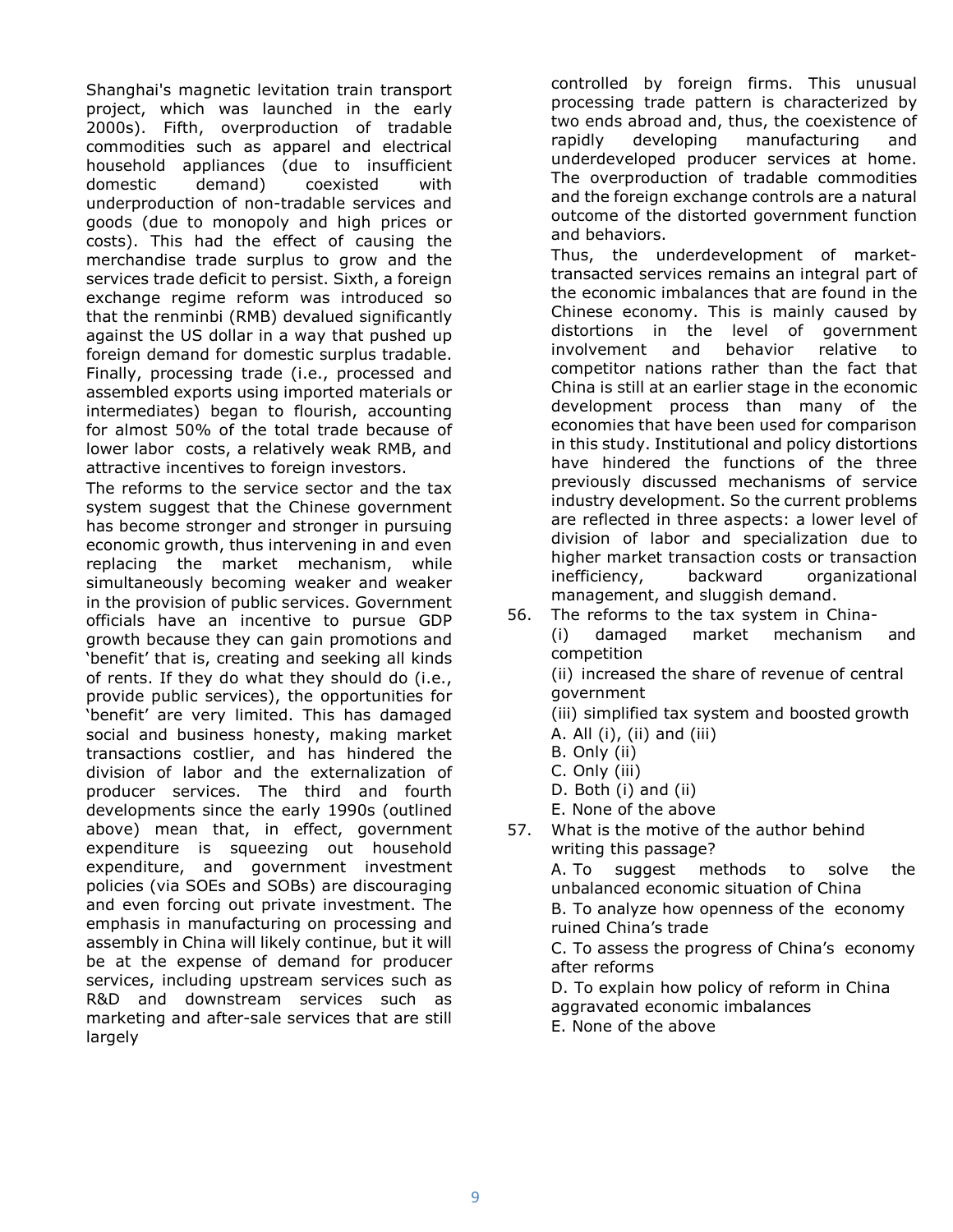58. Which of the following statements is definitely TRUE in the context of the given passage? (i). The government retained its monopoly over telecommunication and financial services

> even after reforms (ii). The policy of reforms and opening was adopted in the late 1970s

(iii). The policy of reforms addressed the problem of unbalance in Chinese economy

A. Only (i) B. Only (ii)

C. Only (iii) D. Both (i) and (ii)

- E. None of the above
- 59. What have been the effects of government expenditure and government investment policies in China?
	- (i). Improved lifestyle of the people

(ii). Reduced household expenditure and private investment

(iii). Bolstered economic growth

- A. Only (i) B. Only (ii)
- C. Only (iii) D. Both (i) and (ii)
- E. None of the above
- 60. Which of the following is MOST SIMILAR in meaning to Sluggish?
	- A. Torpid B. Active
	- C. Spirited D. Squally
	- E. None of these
- 61. What is the most suitable antonym for the word, 'Exacerbating' given in the passage? A. Aid B. Progress
	- C. Worse D. Aggravate
	- E. None of these
- 62. The reason behind government officials not providing public services is-
	- A. the lack of required resources
	- B. its poor utility by the masses
	- C. reduction in their unlawful incentives
	- D. low reach of these services amongst the masses
	- E. All the above
- 63. Which of the following options can be a suitable title for the passage?

A. The upward stride of the dragon economy B. Effects of Chinese debt on the South Asian economy

C. Probable ways to counter the Chinese economical interference

D. The anecdotes about Chinese reforms in the service sector

E. Reasons for the upheaval in the world service economy

- 64. Which of the following is MOST OPPOSITE in meaning to the word "FEASIBLE" ?
	- A. Persuasion B. Duress
	- C. Cinch D. Impediment
	- E. Impossible
- 65. Which word is the most SIMILAR in meaning to Ostentatious?
	- A. Illumination B. Cohort
	- C. Pretentious D. Surcease
	- E. None of these

#### Direction (66-70): Read the information carefully and answer the given question.

Ten people are sitting in two parallel rows, containing five people. In one row, J, K, L, M and N are seated and all of them are facing north and in second row, P, Q, R, S and T are seated and all of them are facing south, not necessarily in the same order. Each person also likes a different cartoon character namely, Orange, Black, Violet, Blue, Yellow, Grey, Green, Red, White and Pink, not necessarily in the same order.

N sits exactly in the centre of the row and faces the one who likes Yellow. Only one person sits between S and the one who likes Yellow. S faces one of the immediate neighbours of the one who likes Grey. Only two people sit between K and the one who likes Grey. K faces the one who likes Red. P faces immediate neighbours of L. P does not like Red. M is an immediate neighbour of L. The one who likes Blue is not an immediate neighbour of S. T is not an immediate neighbour of P and faces the one who likes Black. T does not sit at the extreme end of the line. R faces the one who likes White. R does not like Yellow. The one who likes Pink faces north. The one who likes Orange sits to the immediate right of the person who likes Green. S does not like Orange. Violet sits opposite to the person who sits left of the person who likes Orange.

66. Which of the following pairs represent the people sitting at extreme end of the rows?

| A. S, M | B. Q, L |
|---------|---------|
| C. P, N | D. Q, J |
| E. R, L |         |

67. Who amongst the following likes Blue?

| A. S | <b>B.P</b> |
|------|------------|
| C. R | D. T       |

E. Q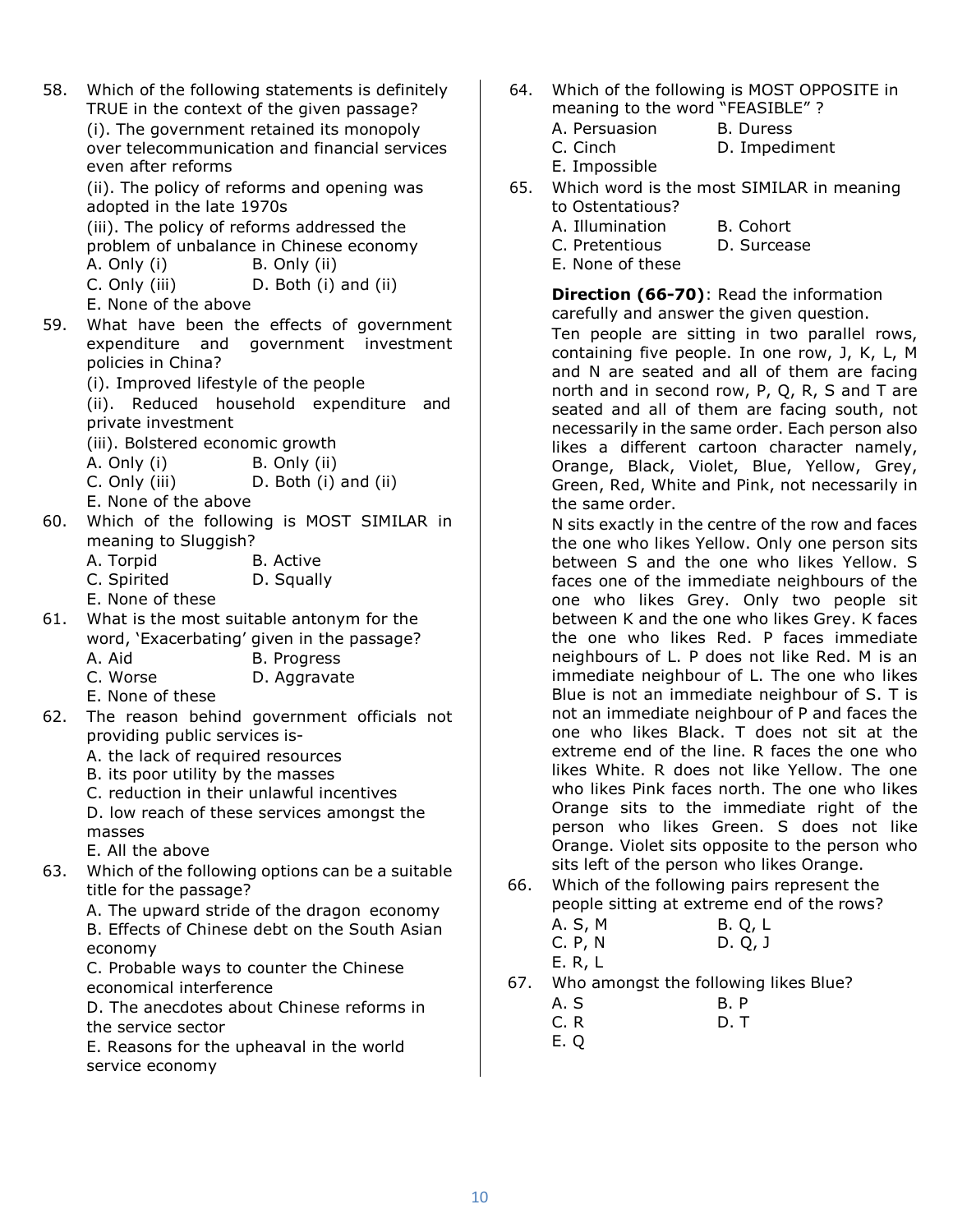- 68. Who amongst the following is an immediate neighbour of the one who likes Pink?
	- A. The one who likes Grey
	- B. The one who likes Green

C. K

- D. The one who likes White
- E. None of these
- 69. Which of the following cartoon character does Q like?
	- A. Orange B. Yellow
	- C. Grey D. Green

E. Red

70. Which of the following statements is definitely true as per the given arrangement?

A. L faces R

- B. Q likes Red
- C. Q is an immediate neighbour of P

D. The one who likes White is an immediate neighbour of P

E. The one who likes Violet faces N

Direction (71-75) : Study the information given below and answer the questions based on it.

Eight friends C, D, F, G, L, O, P and Y are sitting on a circular table. Some of them are facing inside while others are facing outside.

• C sits second to the left of Y. G and C are the immediate neighbours.

• Y sits third to the right of O, who is not sitting immediate to C.

• P, who faces outside sits second to the right of D who is facing inside. F and G are sitting opposite to each other.

• D, G and L are facing in the same direction. P and C face in the same direction which is opposite to that of G.

• At least two persons sit between F and

P and P is not a neighbour of F.

- 71. Who among the following is facing outside? A. G
	-
	- B. Y
	- C. None of the above
	- D. L

E. D

- 72. What is the position of P with respect to C? A. Second to the left B. Third to the right C. Second to the right D. Fourth to the left E. Third to the left
- 73. Who among the following is sitting opposite to  $\overline{1}$ 
	- A. P B. C
	- C. O D. M
	- E. D
- 74. Which of the following combination is not true?
	- A. C Outside B. D Inside C. G - Inside D. O - Inside

E. L - Inside

- 75. How many persons are sitting between D and Y if counted anti-clockwise starting from D?
	- A. Two B. Three
	- C. More than 4 D. None

E. One

Direction (76-80): Study the information given below and answer the questions based on it.

Eight boxes are arranged from top to bottom. Box number 1 is at the top position and box number 8 is at the bottom position. Their colors are i.e. Brown, Black, Red, White, Pink, Blue, Yellow and Green, not necessarily in the same order.

Two boxes are between Black and Pink boxes. The blue box is placed at even number position but not at 8<sup>th</sup> position. One box is between Blue and White box. The White box is above the Blue box. The number of boxes above White box is same as the number of boxes below Pink box. There is one box between green and red box. The green box is placed above red box. The number of boxes between Yellow and Pink box is same as Brown and Blue box.

76. Which of the following color box is kept at top position?

| A. Red    | B. Black |
|-----------|----------|
| C. Green  | D. White |
| E. Yellow |          |

77. How many boxes are kept between Red and Yellow Boxes?

| A. 0 | B. 1 |
|------|------|
| C. 2 | D. 3 |
| E. 4 |      |

78. What is the position of Brown box?

| A.2 <sup>nd</sup> | B.4 <sup>th</sup> |
|-------------------|-------------------|
| C.7 <sup>th</sup> | D.6 <sup>th</sup> |
| E.8 <sup>th</sup> |                   |

- 79. Which of the following combination of position and color is correct?
	- A. Red-1<sup>st</sup> B. Yellow-7<sup>th</sup> C. Green-3<sup>rd</sup> D. None is correct
	- E. Pink-6th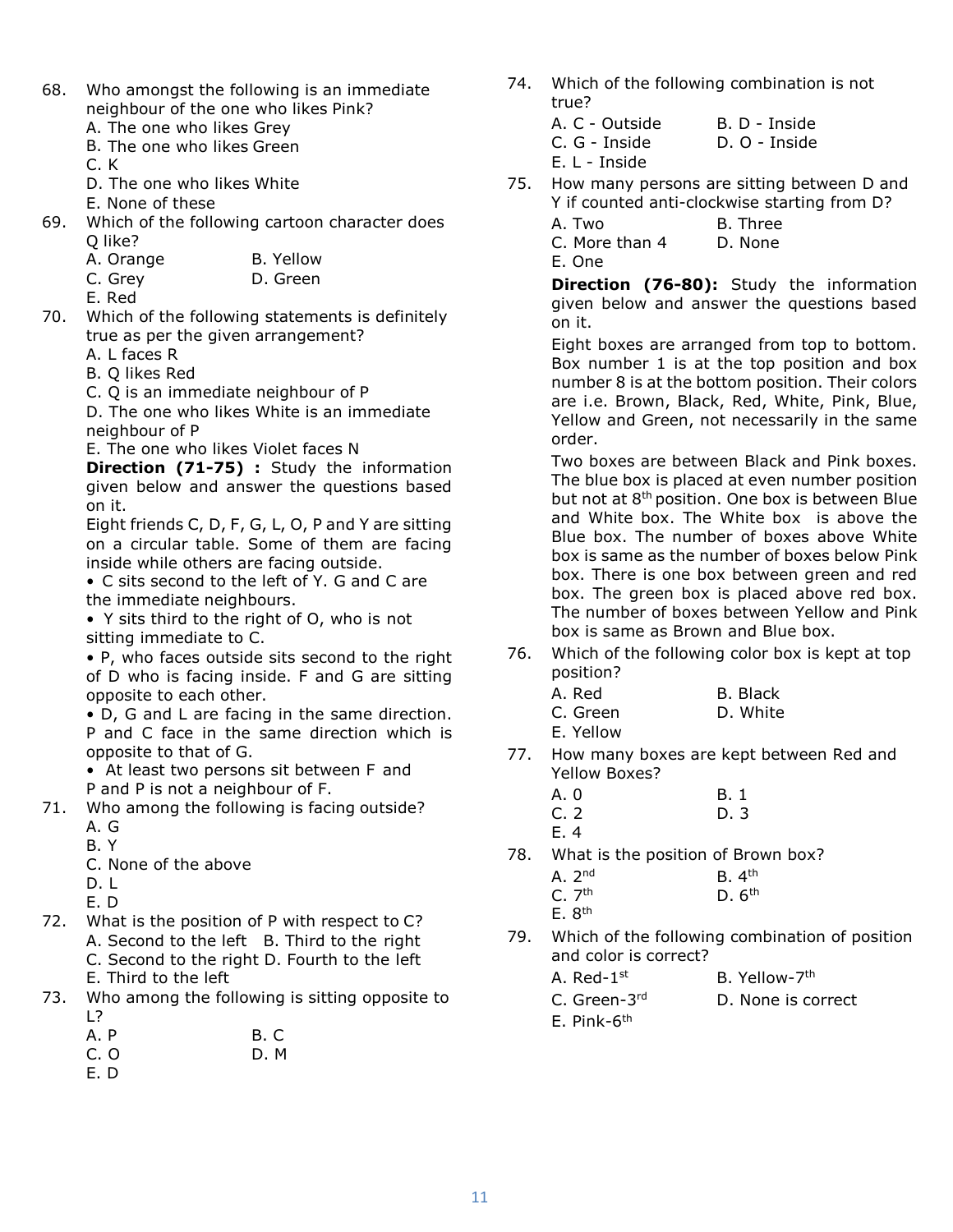80. Which of the following color box is not kept above the Pink Box?

| A. White | B. Green |
|----------|----------|
| C. Red   | D. Blue  |

- E. Black
- 81. **Direction:** In these questions, the relationship between two elements is shown in the statements. These statements are followed by two conclusions.

### Statement:

 $K > R = L$ ,  $P > L$ ,  $R \ge S$ Conclusion:

- I.  $S < L$
- $II. \perp = S$
- A. If only conclusion I follow.
- B. If only conclusion II follow.

C. If either conclusion I or conclusion II follows.

- D. If neither conclusion I nor II follows.
- E. If both conclusion I and II follows.
- 82. **Direction:** In these questions, the relationship between two elements is shown in the statements. These statements are followed by two conclusions.

### Statement:

 $Z < L < W = N = K < A$ Conclusion:

### I.  $A > L$

 $II. Z = A$ 

- A. If only conclusion I follow.
- B. If only conclusion II follow.

C. If either conclusion I or conclusion II follows.

D. If neither conclusion I nor II follows.

E. If both conclusion I and II follows.

83. Direction: In these questions, the relationship between two elements is shown in the statements. These statements are followed by two conclusions.

### Statement:

 $Y > A < N$ ,  $Y = B < P$ Conclusion:  $T$ . P  $\sim$  A

$$
\begin{array}{ll}\n \textbf{I.} & \textbf{P} & \textbf{P} & \textbf{A} \\
\textbf{II} & \textbf{N} & \textbf{E} & \textbf{I}\n \end{array}
$$

II.  $N > B$ 

A. If only conclusion I follow.

B. If only conclusion II follow.

C. If either conclusion I or conclusion II follows.

- D. If neither conclusion I nor II follows.
- E. If both conclusion I and II follows.

84. Direction: In these questions, the relationship between two elements is shown in the statements. These statements are followed by two conclusions.

Statement:  $X = M < A < S = T < R$ Conclusion:

### $I. M = T$

- II.  $R > A$
- A. If only conclusion I follow.
- B. If only conclusion II follow.

C. If either conclusion I or conclusion II follows.

D. If neither conclusion I nor II follows.

- E. If both conclusion I and II follows.
- 85. Direction: In these questions, the relationship between two elements is shown in the statements. These statements are followed by two conclusions.

### Statement:

 $A = M > P$ ,  $N > R$ ,  $A > T$ 

- Conclusion:
- $I. T = P$
- II.  $R < A$

A. If only conclusion I follow.

B. If only conclusion II follow.

C. If either conclusion I or conclusion II follows.

D. If neither conclusion I nor II follows.

E. If both conclusion I and II follows.

86. Directions: In each question below are three statements followed by two conclusions numbered I and II. You have to take the three given statements to be true even if they seem to be at variance with commonly known facts and then decide which of the given conclusions logically follows from the three statements disregarding commonly known facts.

# Statements:

All numbers are digits.

- All alphabets are numbers.
- All words are alphabets.

### Conclusions:

I. All words are digits.

II. Some numbers are not words.

A. If only Conclusion I follows.

B. If only Conclusion II follows.

C. If either Conclusion I or Conclusion II follows

D. If neither Conclusion I nor Conclusion II follows

E. If both Conclusions I and II follow.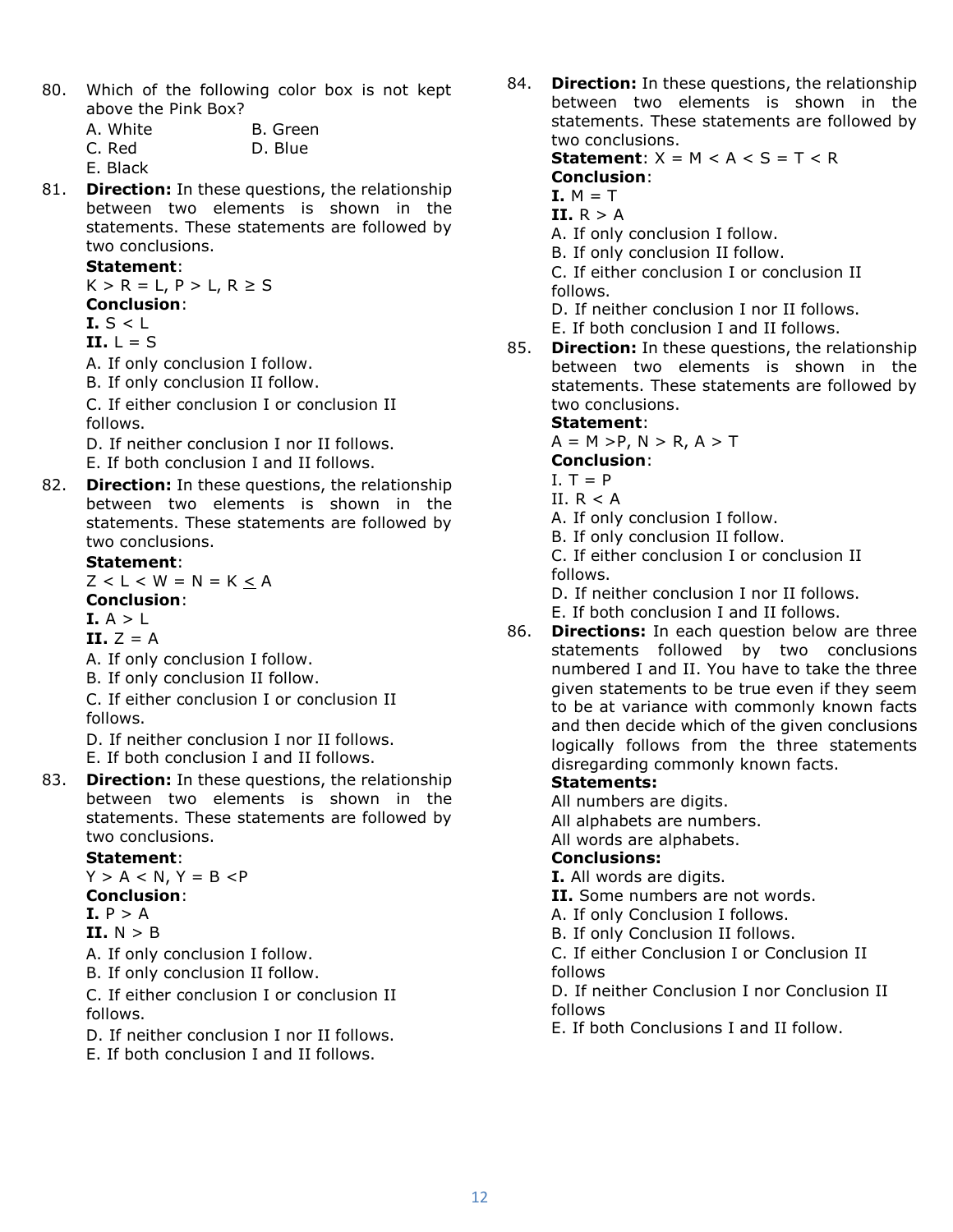87. Direction: In each of the questions below are given three statements followed by three conclusions numbered I, II, and III. You have to take the given statements to be true even if they seem to be at variance with commonly known facts. Read all the conclusions and then decide which of the given conclusions logically follow(s) from the given statements disregarding commonly known facts.

### Statements:

Some tables are chairs.

All chairs are benches.

All benches are desks.

### Conclusions:

I. Some desks are tables.

II. Some benches are tables.

III. Some desks are chairs.

A. Only I follows B. Only II follows

C. Only III follows D. Only II and III follow E. All follow

88. **Directions:** In each of the questions below are given three statements followed by three conclusions numbered I, II and III. You have to take the given statements to be true even if they seem to be at variance from commonly known facts. Read all the conclusions and then decide which of the given conclusions logically follows from the given statements disregarding commonly known facts.

### Statements:

Some bags are plates. Some plates are chairs. All chairs are tables.

# Conclusions:

- I. Some tables are plates.
- II. Some chairs are bags.
- III. No chair is bag
- A. Only I follow
- B. Only II follows
- C. Only III follows
- D. Only II and III follow
- E. Either II or III and I follow
- 89. Direction: In each questions given below three statements are followed by two conclusions numbered I and II. You have to take the three given statements to be true even if they seem to be at variance with the commonly known facts. Read the conclusions and decide which conclusion logically follows from the three given statement disregarding commonly known facts. Give answer

#### Statements:

Some books are papers.

No paper is magazine.

All magazines are pens.

### Conclusions:

- I. Some books are not magazines.
- II. Some books are magazines.
- A. Only conclusion I follows.
- B. Only conclusion II follows.
- C. Either conclusion I or II follows.
- D. Neither conclusion I nor II follows.
- E. Both conclusion I and II follow.
- 90. **Direction:** In each of the following questions three statements are given and these statements are followed by two conclusions numbered (1) and (2). You have to take the given three statements to be true even if they seem to be at variance from commonly known facts. Read the conclusions and then decide which of the given conclusions logically follows from the two given statements, disregarding commonly known facts.

**Statements: All books are novels.** 

No novel is a magazine.

All magazines are newspaper.

Conclusions: I. No book is a magazine.

- II. Some newspaper are novels.
- A. If only (I) conclusion follows
- B. If only (II) conclusion follows
- C. If either (I) or (II) follows
- D. If neither (I) nor (II) follows and
- E. If both (I) and (II) follow

Direction (91-95): Study the following information carefully and answer the questions given below:

7 friends-A, B, C, D, E, F and G likes different colors-Red, Pink, Brown, Blue, Black, Green and Orange but not necessarily in the same order. They go to picnic on three different days of the week-Tuesday, Wednesday and Sunday. At least two and not more than three persons go to picnic on the same day. D likes Green and he does not go to picnic on Sunday. The one who likes Black goes to picnic on Wednesday. A goes to picnic on Tuesday only with E and he likes Red. B and C do not go to picnic on the same day. Those one who go to picnic on Tuesday do not like Brown color. F likes Blue but does not go to picnic on Wednesday. G goes to picnic on the same day as F. C likes Pink color.